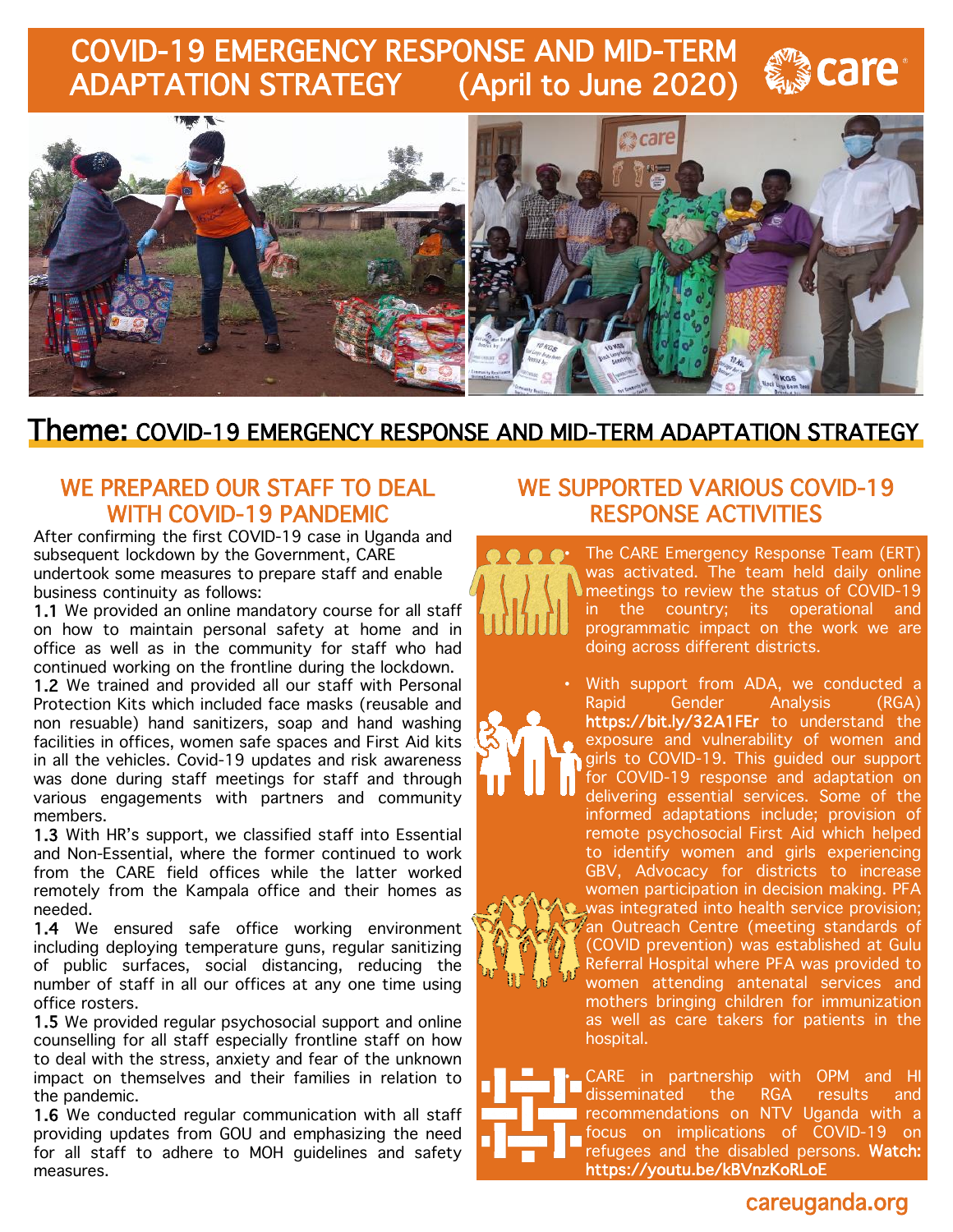

### WE SUPPORTED VARIOUS COVID-19 RESPONSE ACTIVITIES

We engaged District task forces for COVID-19 response across 11 districts and supported them to include GBV prevention and protection issues as Taskforce priorities. We reviewed the Kyenjojo, Kikuube and Kyegegwa District COVID‐19 Strategic Preparedness & Response Plans and included GBV, General Protection, Child Protection and Menstrual Health Management issues. The Kyenjojo District Plan has been signed off with our contribution incorporated.

We supported districts where we operate with locally driven Risk Communication and Awareness raising in partnership with OPM and UNHCR through local FM radios, reprinting of MoH fliers translated into local languages and mass awareness using PA systems mounted on boda bodas across refugee settlements in South West and West Nile. This community sensitization approach has registered increased knowledge about the COVID-19 prevention measures, GBV prevention and GBV response services in Kikuube District. We have facilitated district staff to conduct active surveillance by offering fuel to the District Task Force and facilitation to respond to alerts.

SFtW project worked jointly with JESE in SW to remotely engage farmer groups on farming demonstrations.

We distributed dignity kits to pregnant mothers, older women and girls at the different Reception Centers across Kyangwali settlement and in the host communities using the door-to-door approach while observing COVID-19 preventive measures .

We distributed and installed hand washing stations in all Women Centers across the Settlement Including soap and other sanitary items for the host communities. With funding from UN Women, we provided 95 hand washing containers to all the 67 VSLA groups and 28 containers given to health facilities in Yumbe and Adjumani Districts.

Based on understanding of the COVID situation in Uganda, ECHO requested CARE to review its activities under the APEAL project and adapt them to the COVID-19 situation for the first 3 months of the project (May to July). CARE and its partners truly appreciated this flexibility by ECHO, which allowed minimum critical activities such as GBV response to continue within the guidelines.

" My name is Kiden Charity, am 28 years old and I am married with four children. I live in village 13 zone 3, We thank CARE and UN WOMEN so much for this big support. When I stopped making Koboyo (pan cakes), I was so stressed but am now happy and saving lives in my community, people here cannot go to Yumbe town to buy masks so my participation in this activity makes me very happy that I can protect my people from COVID-19 and also generate some money as a group which will help our household in the future". Said Charity.

"We are grateful to CARE. You are our number one Humanitarian Aid worker for COVID-19 pandemic. We have not even received any support from central government yet. This will protect us, the front liners of COVID-19 task force as we continue to advocate for government support". Otuke District LCV, Mr. Odongo John Bosco.



CARE West Nile team prepare to hand over Hand Washing items to the Arua District Task Force.



Golden Star women group was supported to produce face masks for village 13 in Bidibidi settlement.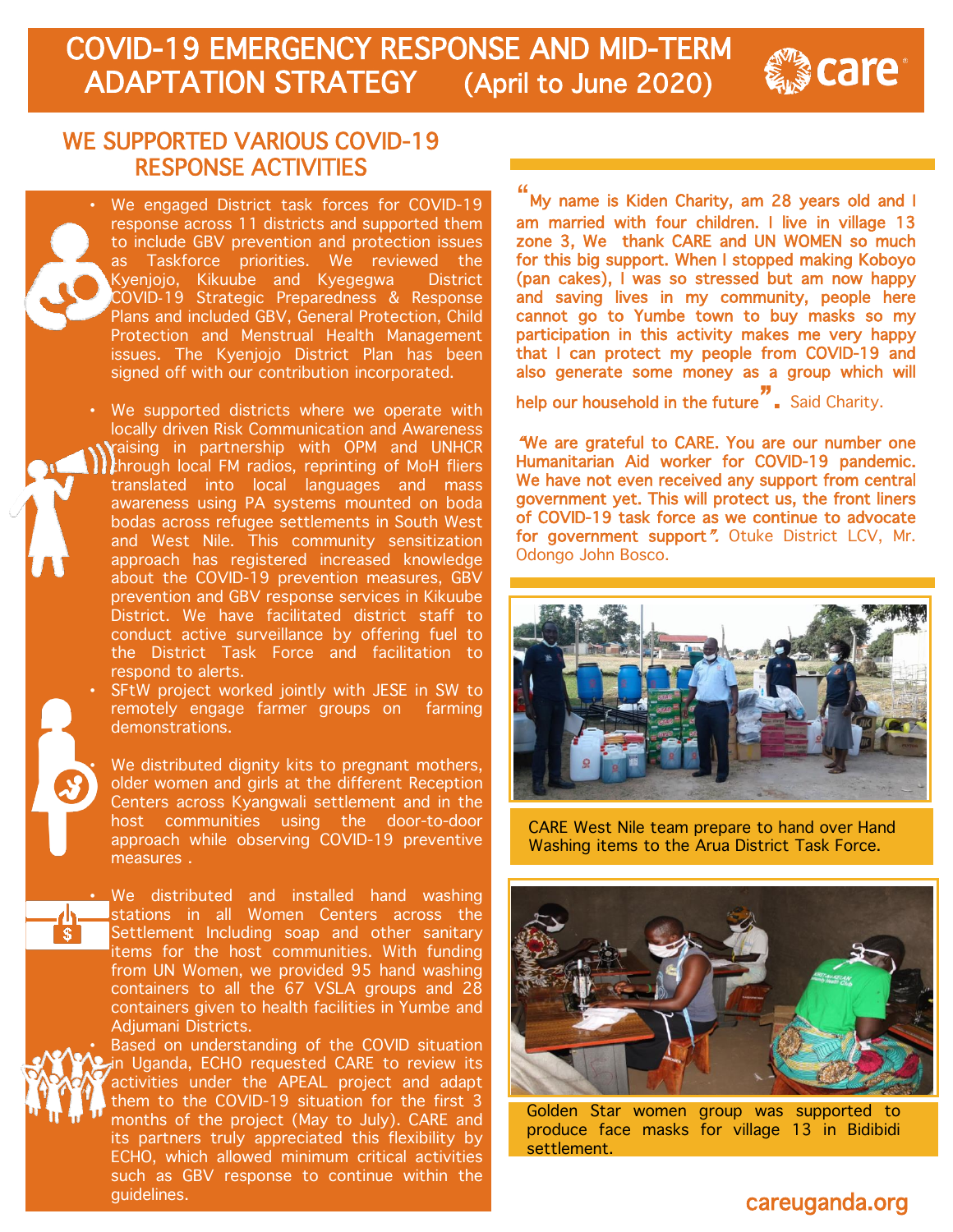## COVID-19 EMERGENCY RESPONSE AND MID-TERM ADAPTATION STRATEGY (April to June 2020)

CARE in partnership with Environmental Alert, Advocates Coalition for Development & Environment (ACODE) disseminated messages and rolled out social media campaigns related to prevention of COVID-19.

Some of the published opinion articles include;

- [https://www.independent.co.ug/women-climate](https://www.independent.co.ug/women-climate-change-and-covid-19/)change-and-covid-19/
- [https://www.newvision.co.ug/newvision/news/151](https://www.newvision.co.ug/newvision/news/1518423/post-covid-19-focus-buidling-transition-greener-economy) 8423/post-covid-19-focus-buidling-transitiongreener-economy

"<sup>I</sup> have been receiving this information and this has guided conflict resolution especially on land management issues. I was actually sharing this information with my team especially on land and evictions of tenants... ". DNRO Kyegegwa.

Akello Colline aged 27 is a person of special needs;

**"The first time I received something was my** wheelchair. The beans is the second gift in my entire life. Long live CARE. I will plant and share the harvest with my neighbor so that we bank the beans for years

 $\frac{1}{2}$  Said Akello.

### WE SUPPORTED VARIOUS COVID-19 RESPONSE ACTIVITIES

- Similarly to ECHO, the EU Trust Fund also exercised great understanding and flexibility by requesting CARE to revise the current RISE proposal to increase and strengthen its support to the District's COVID-19 Preparedness and Response activities.
- CARE received additional funding from UNFPA to facilitate implementation of COVID-19 District led activities for a period of six months in 10 WAY Districts. This will focus on COVID-19 Risk Communication/SRHR/GBV information and Capacity for reinforcing infection control measures at targeted facilities from courtesy of the generous support from UNFPA.
- With great support from the CARE Emergency Group, CARE secured internal funding from its Emergency Relief Fund (ERF) to support the COVID-19 response through awareness raising, distribution of PPE kits to staff, community members, district staff as well as direct support to Kikuube, Arua District, Rhino extension Omugo settlement in West Nile region.

### WE CONTINUED TO DELIVER ESSENTIAL LIFE-SAVING SERVICES

**escare** 

- We continue to offer psychosocial support to women and girls at risk while ensuring social distance, hygiene and sanitation and keeping the numbers under 10 as well as provide sessions on resilience building. Some of the groups include CSW and teenage mothers. In Gulu, 40 women/girls have so far been engaged in four weekly sessions organised in groups of 10 to attend a 2.5hr session on stress management, building the power within, dealing with your past and reflections on planning for the future.
- CARE trained Community Based Facilitators (CBFs) and volunteers to support GBV case workers to provide remote Psychological First Aid, carry out door to door sensitization on GBV and COVID 19 prevention using megaphones, conducted referral of GBV cases to case workers for psychosocial support and comprehensive case management including online counselling and also updated the GBV Referral Pathway.
- VSLA groups under the GATES Foundation grant continue to save money without necessarily sitting for meetings. Others agreed to meet in groups of five to 10people). With support from the district and community leadership, the groups will be meeting in accordance with Ministry of Health guidelines .
- We provided CBFs with data collection forms and mobile phones to support their activities while observing GBV ethical standards with strict adherence to confidentiality. Additionally, CARE is working through existing community structures such as Role Model Men and Boys, Women lead in Emergencies, and Girl Shine members to continuously conduct awareness around GBV prevention and access to GBV support services.



ToT Participants have their temperatures measured and recorded by the hotel attendant as part of the guidelines set by the MoH.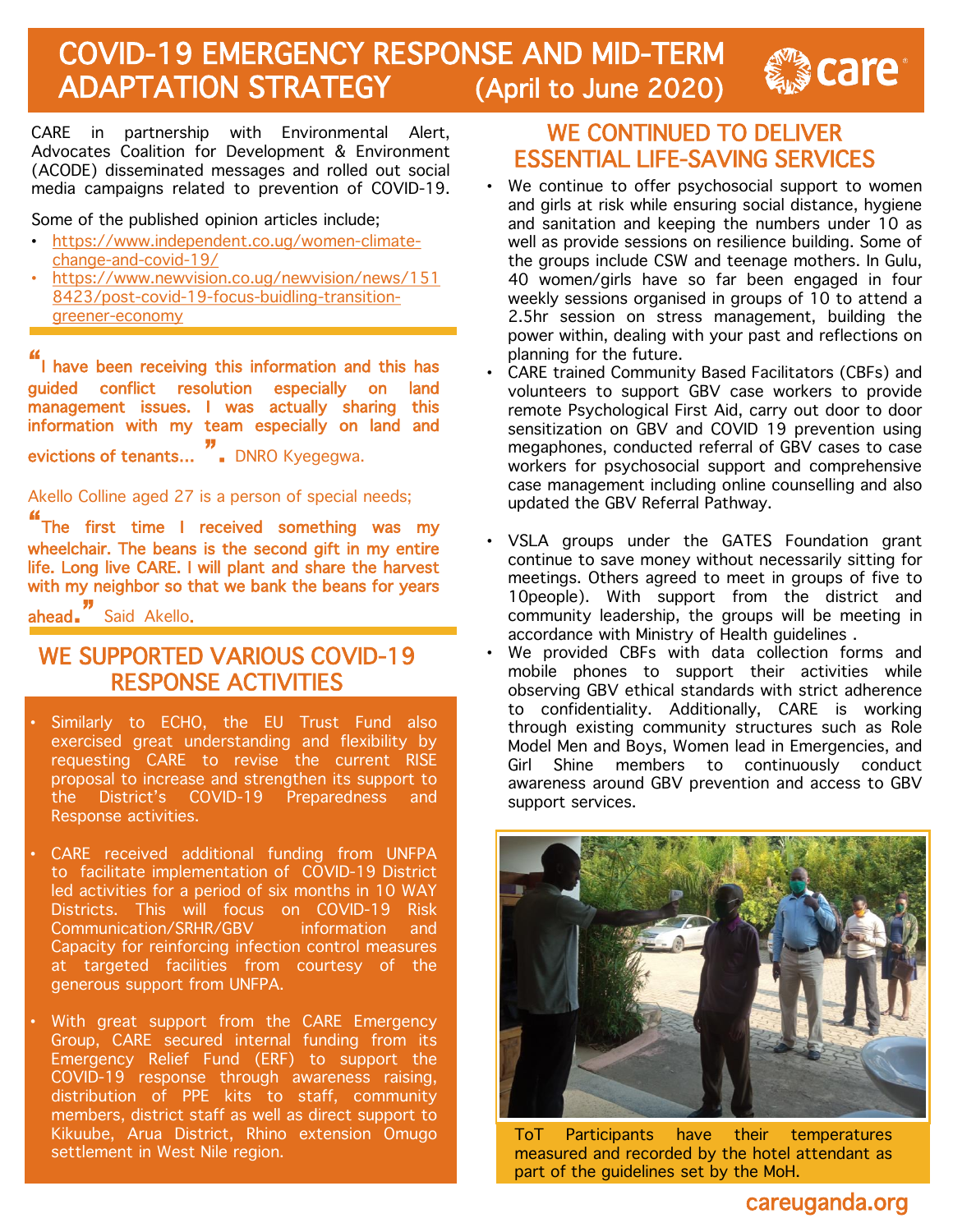# COVID-19 EMERGENCY RESPONSE AND MID-TERM ADAPTATION STRATEGY (April to June 2020)



- CARE International in Uganda with funding from UN Women supported about 34 livelihood groups in West Nile to identify business enterprises using the UN cash for work approach. The groups were given startup capital and livelihood items during the COVID-19 pandemic. These included; agricultural tools (pangas, hoes, wheel barrows, slashes, watering cans, spray pumps) and non-agricultural (tailoring machines, grinding mills, and saloon items including construction material for the business premises). Golden Star Women group was among the beneficiaries and a classic example to demonstrate building resilience and self-reliance during the COVID crisis following a boost from UNHCR. More details in the story; https://www.softpower.ug/refugee[women-resilience-boosted-in-response-to-covid-19](https://www.softpower.ug/refugee-women-resilience-boosted-in-response-to-covid-19-bidi-bidi-settlement-in-uganda/) bidi-bidi-settlement-in-uganda/
- Meanwhile in South West CARE Girl Shine Groups, Women Lead in Emergency and the local community are producing masks to support their refugee community in Kyangwali Refugee Settlement.
- We continued to participate in COVID-19 District Taskforce meetings and advocated for continuity and scaling up of GBV prevention and response services as reports indicated an increase in GBV cases across the country. Some District Taskforces, specifically in Kyangwali, allowed and continued to offer tailored clearance for boda boda cyclists to transport GBV survivors and pregnant mothers to health facilities.
- CARE has continued to participate and engage in all the relevant TWGs at settlement, district and national level, including Protection, SGBV, Livelihoods, Communication with Communities among others.



Preventive hygiene measures like handwashing have helped communities reduce the outbreak of COVID-19 in Kyangwali.

### OUR REFLECTIONS AND LESSONS **LEARNT**

**Escare** 

- 1. Mutual understanding and flexibility exhibited among different stakeholders including partners, staff, communities we work with and donors to adjust accordingly towards achievement of desired goals following the unprecedented crisis.
- 2. Effective coordination during crisis is fundamental to achieving the intended objectives.
- 3. Remote working with the community structures was very critical as this helped CARE to reach targeted beneficiaries during restriction movement (including private cars)
- 4. Engagement with women through PFA, GBV, group assessments and RGA findings indicated women were the most vulnerable group during the pandemic thus re-emphasising CARE's efforts to put gender at the center of the COVID-19 response both in terms of immediate emergency assistance and longer-term recovery in line with CARE's Gender Equality Framework.
- 5. Networking and partnership is crucial for business continuity and sustainability of our programs. Engagement with government helped CARE identify gaps for resource mobilization and get guidelines on how to continue operations during the lockdown.

### OUR MID -TERM ADAPTATION STRATEGY: FOCUS ON NEXT SIX MONTHS (JUL-DEC)

- 1. Putting Gender Equality and Inclusion at the center of all that we do using the RGA, Gender Equality Framework and the Women Lead in Emergencies Model as quidance tools.
- 2. Ensure our response is accountable and guided by the Humanitarian ethos.
- 3. Build resilience of marginalised groups across all sectors of our work.
- 4. Continue with collaborative governance across our program response.
- 5. Support locally driven response and recovery by strengthening local civil society capacity and facilitate district led activities for control, leadership and sustainability of the programs.
- 6. Uphold the Do No Harm/conflict sensitive programming and duty of care including prevention of sexual harassment, exploitation and abuse (PSHEA).
- 7. Build collective social capital and facilitate social cohesion for greater resilience to COVID-19 associated shocks.<br>8. Coordinating with
- with other Humanitarian and Development actors at district, national and regional levels.